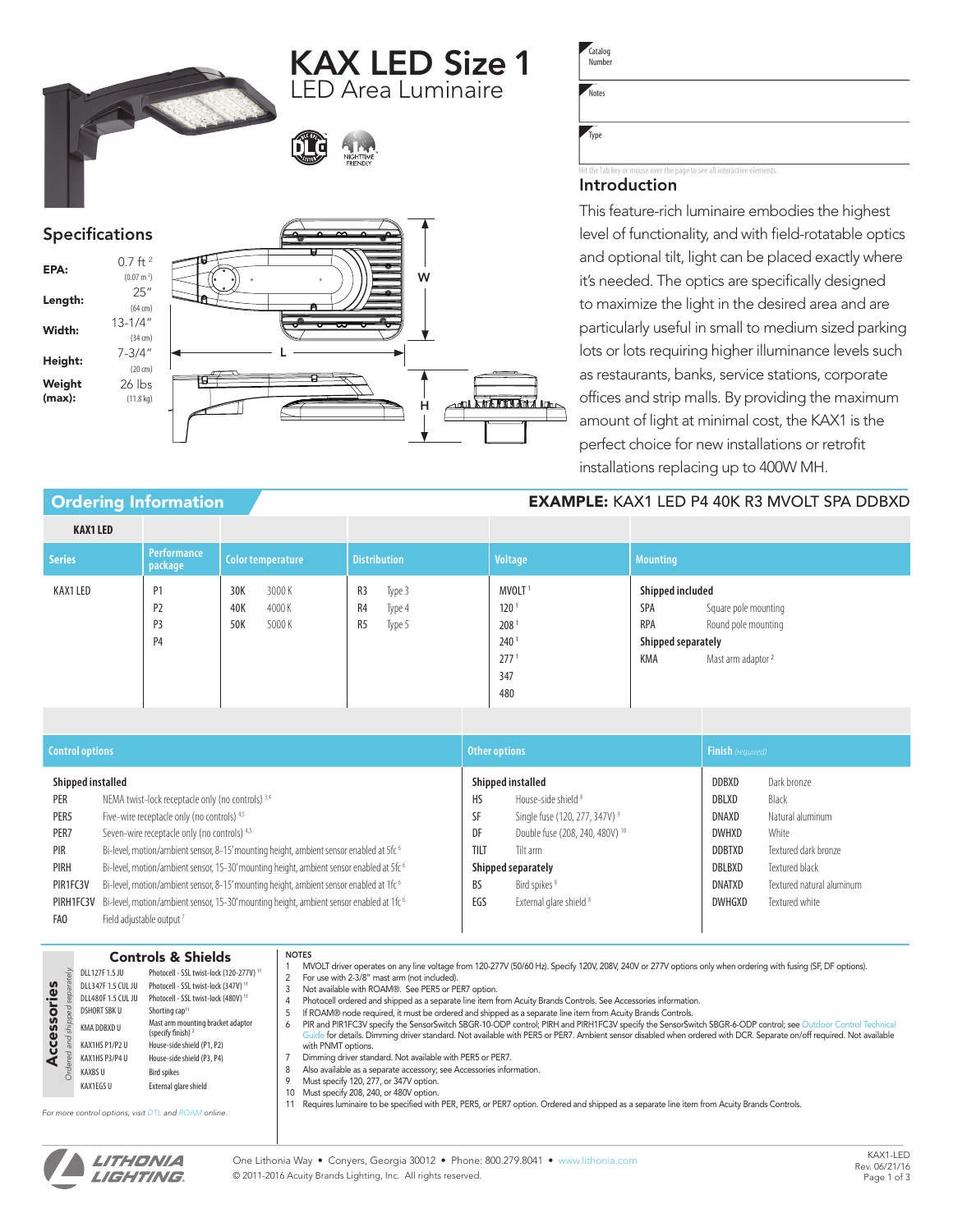**Drilling** 



| KAX1 shares a unique drilling pattern with the AERIS™ family. Specify<br>this drilling pattern when specifying poles, per the table below. |             |        |                     |  |  |  |  |
|--------------------------------------------------------------------------------------------------------------------------------------------|-------------|--------|---------------------|--|--|--|--|
| DM19AS                                                                                                                                     | Single unit | DM29AS | 2 at 90 $\degree$ * |  |  |  |  |
| -------                                                                                                                                    | $-1400$     |        | $A = A A B$         |  |  |  |  |

| DM28AS $2$ at 180 $^{\circ}$ |                                               | <b>DM39AS</b> 3 at 90 $\degree$ * |                            |
|------------------------------|-----------------------------------------------|-----------------------------------|----------------------------|
| DM49AS                       | 4 at 90 $^{\circ}$ *                          |                                   | <b>DM32AS</b> 3 at 120° ** |
|                              | <b>Example:</b> SSA 20 4C <b>DM19AS</b> DDBXD |                                   |                            |
|                              |                                               |                                   |                            |

*Visit Lithonia Lighting's POLES CENTRAL to see our wide selection of poles, accessories and educational tools. \*Round pole top must be 3.25" O.D. minimum. \*\*For round pole mounting (RPA) only.*

| Tenon Mounting Slipfitter ** |  |  |
|------------------------------|--|--|
|------------------------------|--|--|

| Tenon O.D.                        |  |                                         |                                                             | $^{\prime}$ 3 at 120 $^{\circ}$ $\,$ 3 at 90 $^{\circ}$ $\,$ | $-4$ at 90 $^{\circ}$ |
|-----------------------------------|--|-----------------------------------------|-------------------------------------------------------------|--------------------------------------------------------------|-----------------------|
| $2 - 3/8''$                       |  | AST20-190 AST20-280 AST20-290 AST20-320 |                                                             | AST20-390 AST20-490                                          |                       |
| $2 - 7/8''$                       |  |                                         | AST25-190 AST25-280 AST25-290 AST25-320 AST25-390 AST25-490 |                                                              |                       |
| $\mathbf{\Lambda}^{\prime\prime}$ |  |                                         | AST35-190 AST35-280 AST35-290 AST35-320 AST35-390 AST35-490 |                                                              |                       |

## Photometric Diagrams

To see complete photometric reports or download .ies files for this product, visit Lithonia Lighting's KAX1 Area Light homepage.<br>Isofootcandle plots for the KAX1 LED P4 40K. Distances are in units of mounting height (30').

### LEGEND



## Performance Data

### Lumen Output

Lumen values are from photometric tests performed in accordance with IESNA LM-79-08. Data is considered to be representative of the configurations shown, within the tolerances allowed by Lighting<br>Facts. Contact factory for

| Performance           | <b>System Watts</b> | Dist.          | 30K<br>(3000 K, 70 CRI) |              |              | <b>40K</b><br>(4000 K, 70 CRI) |        |                |                | 50K<br>(5000 K, 70 CRI) |                          |            |        |                |              |               |            |
|-----------------------|---------------------|----------------|-------------------------|--------------|--------------|--------------------------------|--------|----------------|----------------|-------------------------|--------------------------|------------|--------|----------------|--------------|---------------|------------|
| Package               |                     | <b>Type</b>    | Lumens                  |              |              | G.                             | LPW    | Lumens         | $\overline{B}$ |                         | G.                       | <b>LPW</b> | Lumens | $\overline{B}$ | U            | $\mathsf{G}$  | <b>LPW</b> |
|                       |                     | R <sub>3</sub> | 6.212                   |              | $\Omega$     |                                | 124    | 6.628          |                | $\mathbf{0}$            |                          | 133        | 6.745  |                | $\mathbf{0}$ |               | 135        |
| P <sub>1</sub>        | 50                  | R <sub>4</sub> | 6.444                   |              | $\Omega$     |                                | 129    | 6,876          |                | $\mathbf{0}$            |                          | 138        | 6,997  |                | $\mathbf{0}$ |               | 140        |
|                       |                     | R <sub>5</sub> | 6.826                   |              | $\theta$     |                                | 137    | 7.283          | 3              | $\mathbf{0}$            |                          | 146        | 7.411  |                | $\mathbf{0}$ |               | 148        |
|                       | R <sub>3</sub>      | 10,687         |                         | $\mathbf{0}$ |              | 111                            | 11.403 | $\sim$         | $\mathbf{0}$   |                         | 119                      | 11,603     |        | $\mathbf{0}$   |              | 121           |            |
| P <sub>2</sub>        | 96                  | R4             | 11.087                  |              | $\theta$     | $\mathcal{L}$                  | 115    | 11.829         | $\overline{2}$ | $\mathbf{0}$            | $\mathcal{L}$            | 123        | 12,037 |                | $\mathbf{0}$ | $\mathcal{L}$ | 125        |
|                       |                     | R5             | 11.743                  | 3            | $\theta$     |                                | 122    | 12,529         | $\overline{3}$ | $\mathbf{0}$            | $\mathcal{L}$            | 131        | 12,750 | $\overline{3}$ | $\mathbf{0}$ |               | 133        |
|                       |                     | R <sub>3</sub> | 15,567                  |              | $\Omega$     |                                | 120    | 16,609         |                | $\mathbf{0}$            | 3                        | 128        | 16,902 |                | $\mathbf{0}$ |               | 130        |
| P <sub>3</sub><br>130 | R <sub>4</sub>      | 16.149         |                         | $\theta$     |              | 124                            | 17.230 | $\overline{ }$ | $\mathbf{0}$   | ξ                       | 133                      | 17,533     |        | $\theta$       |              | 135           |            |
|                       | R <sub>5</sub>      | 17,106         | 4                       | $\theta$     |              | 132                            | 18,251 | 4              | $\mathbf{0}$   |                         | 140                      | 18,572     | 4      | $\mathbf{0}$   |              | 143           |            |
| <b>P4</b><br>160      | R <sub>3</sub>      | 18.623         | $\overline{\mathbf{3}}$ | $\mathbf{0}$ |              | 116                            | 19.869 | $\overline{3}$ | $\mathbf{0}$   | $\overline{\mathbf{3}}$ | 124                      | 20.219     | 3      | $\mathbf{0}$   |              | 126           |            |
|                       |                     | R4             | 19,319                  | 3            | $\mathbf{0}$ |                                | 121    | 20,612         | $\overline{3}$ | $\mathbf{0}$            | $\overline{\phantom{a}}$ | 129        | 20,975 |                | $\mathbf{0}$ |               | 131        |
|                       |                     | R5             | 20.463                  | 4            | $\mathbf{0}$ |                                | 128    | 21,833         | 4              | $\mathbf{0}$            |                          | 136        | 22,217 | 4              | $\mathbf{0}$ |               | 139        |

### Lumen Ambient Temperature (LAT) Multipliers

Use these factors to determine relative lumen output for average ambient<br>temperatures from 0-50°C (32-122°F).<br>\* Shaded cells include active dynamic temperature sensing.

|                | <b>Lumen Multiplier</b> |                |                |           |  |  |  |  |  |  |  |
|----------------|-------------------------|----------------|----------------|-----------|--|--|--|--|--|--|--|
| <b>Ambient</b> | P <sub>1</sub>          | P <sub>2</sub> | P <sub>3</sub> | <b>P4</b> |  |  |  |  |  |  |  |
| 0°C            | 1.05                    | 1.05           | 1.05           | 1.05      |  |  |  |  |  |  |  |
| $10^{\circ}$ C | 1.03                    | 1.03           | 1.03           | 1.03      |  |  |  |  |  |  |  |
| $20^{\circ}$ C | 1.01                    | 1.01           | 1.01           | 1.01      |  |  |  |  |  |  |  |
| $25^{\circ}$ C | 1                       | 1              | 1              | 1         |  |  |  |  |  |  |  |
| $30^{\circ}$ C | 0.99                    | 0.99           | 0.99           | 0.99      |  |  |  |  |  |  |  |
| $40^{\circ}$ C | 0.97                    | 0.97           | 0.97           | 0.95      |  |  |  |  |  |  |  |
| $45^{\circ}$ C | 0.96                    | 0.96           | 0.93           | 0.81      |  |  |  |  |  |  |  |
| $50^{\circ}$ C | 0.95                    | 0.95           | 0.78           | 0.67      |  |  |  |  |  |  |  |

### Electrical Load

| Package        |                     | <b>120V</b> | 208V        | 240V  | <b>277V</b> | 347V        | 480V        |
|----------------|---------------------|-------------|-------------|-------|-------------|-------------|-------------|
|                | Current (A)         | 0.42A       | 0.24A       | 0.21A | 0.18A       | 0.15A       | 0.12A       |
| P <sub>1</sub> | <b>System Watts</b> | 50W         | 49W         | 49W   | 49W         | 49W         | 49W         |
|                | Current (A)         | 0.80A       | 0.46A       | 0.40A | 0.35A       | 0.28A       | 0.21A       |
| P <sub>2</sub> | <b>System Watts</b> | 96W         | 94W         | 94W   | 93W         | 94W         | 93W         |
|                | Current (A)         | 1.08A       | 0.62A       | 0.54A | 0.47A       | 0.39A       | 0.30A       |
| P <sub>3</sub> | <b>System Watts</b> | 130W        | <b>127W</b> | 127W  | <b>126W</b> | <b>128W</b> | <b>128W</b> |
|                | Current (A)         | 1.33A       | 0.76A       | 0.66A | 0.58A       | 0.48A       | 0.36A       |
| <b>P4</b>      | <b>System Watts</b> | 160W        | 156W        | 156W  | 155W        | 159W        | <b>159W</b> |

### Projected LED Lumen Maintenance

| <b>Operating Hours</b>          | 25,000 | 50,000 | 100,000 |
|---------------------------------|--------|--------|---------|
| <b>Lumen Maintenance Factor</b> | > 0.94 | >0.89  | >0.80   |

Values calculated according to IESNA TM-21-11 methodology and valid up to 40°C.